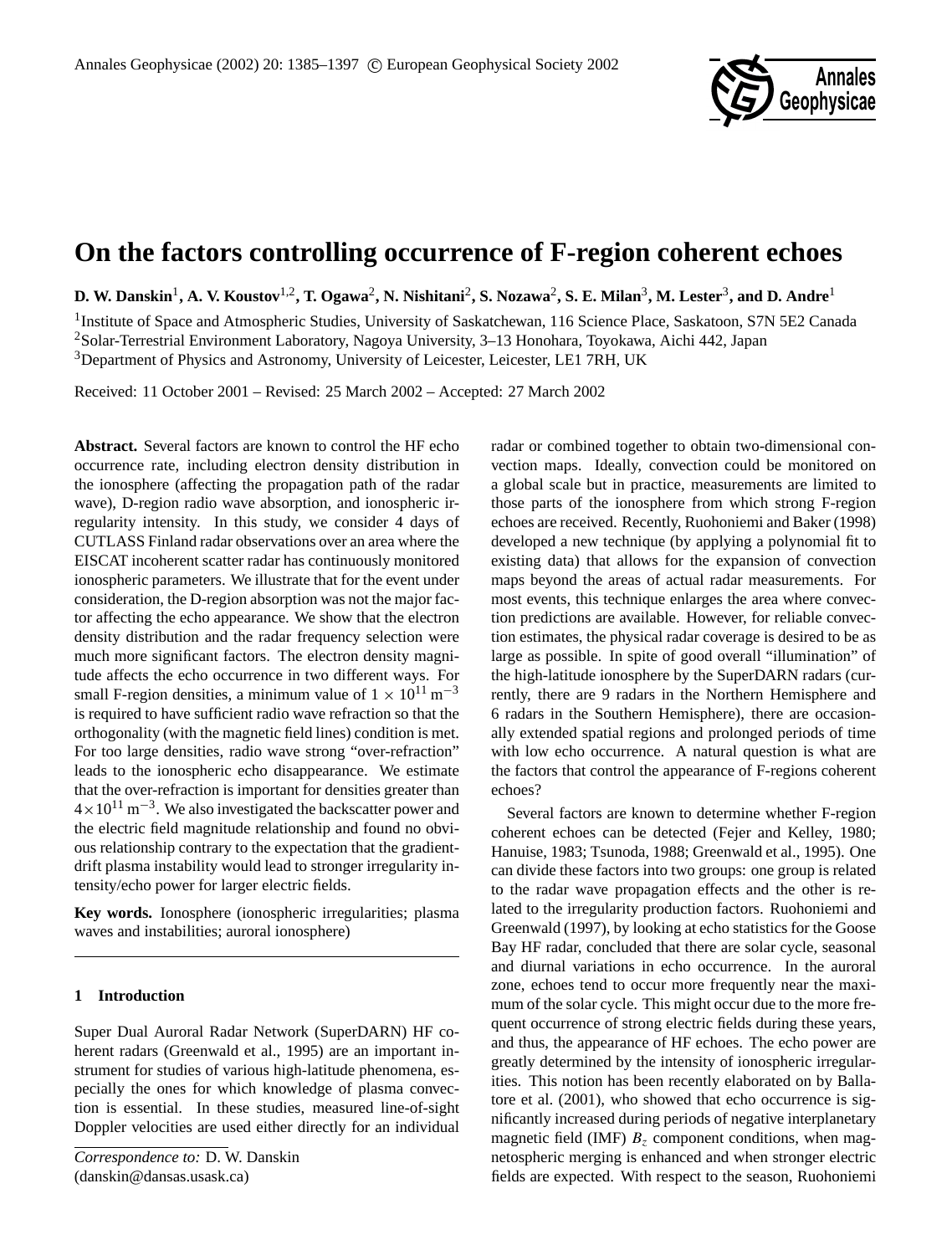

**Fig. 1.** Field-of-view of the Hankasalmi CUTLASS HF radar for ranges in between 400 and 1200 km at the height of 300 km. Dashed lines are 600 and 900 km slant range marks. The outlined sector is the location of beam 5 with the shaded area corresponding to the range bin 16. The solid dot shows the area where ionospheric parameters were measured by the EISCAT incoherent scatter radar. Circles with pluses inside indicate the field-of-view for the Finnish riometers at a height of 90 km. Ellipses with pluses indicate the beam projections at 90 km for the IRIS beams as indicated. Also shown are PACE lines of equal magnetic latitudes of  $\Lambda = 60^\circ$  and  $\Lambda = 70^\circ$ .

and Greenwald (1997) concluded that auroral zone echoes occurred more frequently during winter for the direct propagation mode, when radio waves reached the ionospheric irregularities by means of mildly refracted propagation. The lack of echoes during summer was interpreted as an effect of solar radiation in the sunlit ionosphere smoothing out the plasma gradients and reducing irregularity production. Ruohoniemi and Greenwald (1997) did not discuss the diurnal variations, but their diagrams show that echoes tend to occur more frequently during late afternoon-midnight-morning hours, although this depends strongly on the season. This might again be indicative of the importance of the irregularity production effects.

On the other hand, Milan et al. (1997), by investigating 20-month statistics for the Co-operative UK Twin Located Auroral Sounding System (CUTLASS) HF radars in Northern Scandinavia, concluded that the electron density in the ionosphere contributes strongly to the echo appearance at a specific range. These authors described changes in the radar wave propagation modes and pointed out that the proper amount of refraction is a very important factor leading to preferential time sectors and radar ranges for echo detection. In addition, they also observed that the low echo occurrence during the winter daytime for short distances is due to a lack of irregularities in the sub-auroral ionosphere. Finally, they confirmed the low echo occurrence during summer. Milan et al. (1997) reported a general decrease in F-region echoes with magnetic activity increase. Ballatore et al. (2001) also noted that there was no clear correlation between the polar cap echo occurrence and the merging electric field intensity, indicating other factors need to be considered.

To find the reason for the F-region echo appearance, namely the threshold conditions, perhaps one needs to determine all of the factors that control the power of echoes when they exist. In the past, only a few attempts have been made in this direction (e.g. Villain et al., 1986; Milan et al., 1999; Fukumoto et al., 2000), mostly due to the difficulty of the measurements of ionospheric parameters within the radar scattering volume. In this study, we combine HF data gathered by the CUTLASS Hankasalmi radar with ionospheric measurements performed by the EISCAT incoherent scatter radar and riometer observations along the HF radar beam. We consider an almost 4-day long period in February 1999 and basically employ an approach of Milan et al. (1999).

#### **2 Experiment**

In Fig. 1, we show the location of the CUTLASS Hankasalmi HF radar ( $62.3°$  N,  $26.6°$  E) and its viewing zone between the ranges of 400 and 1200 km at the height of 300 km. The radar was operated in the high time resolution mode with beam scanning through 16 positions over 1 min. We concentrate here on observations in beam 5 whose orientation is showed in Fig. 1 by straight lines within the overall viewing zone. This beam was selected because it overlaps with the region where ionospheric parameters were monitored by the incoherent scatter radar EISCAT (solid circle). The HF radar integration time was around 3 s and the range resolution was 45 km with a starting range of 180 km. The operating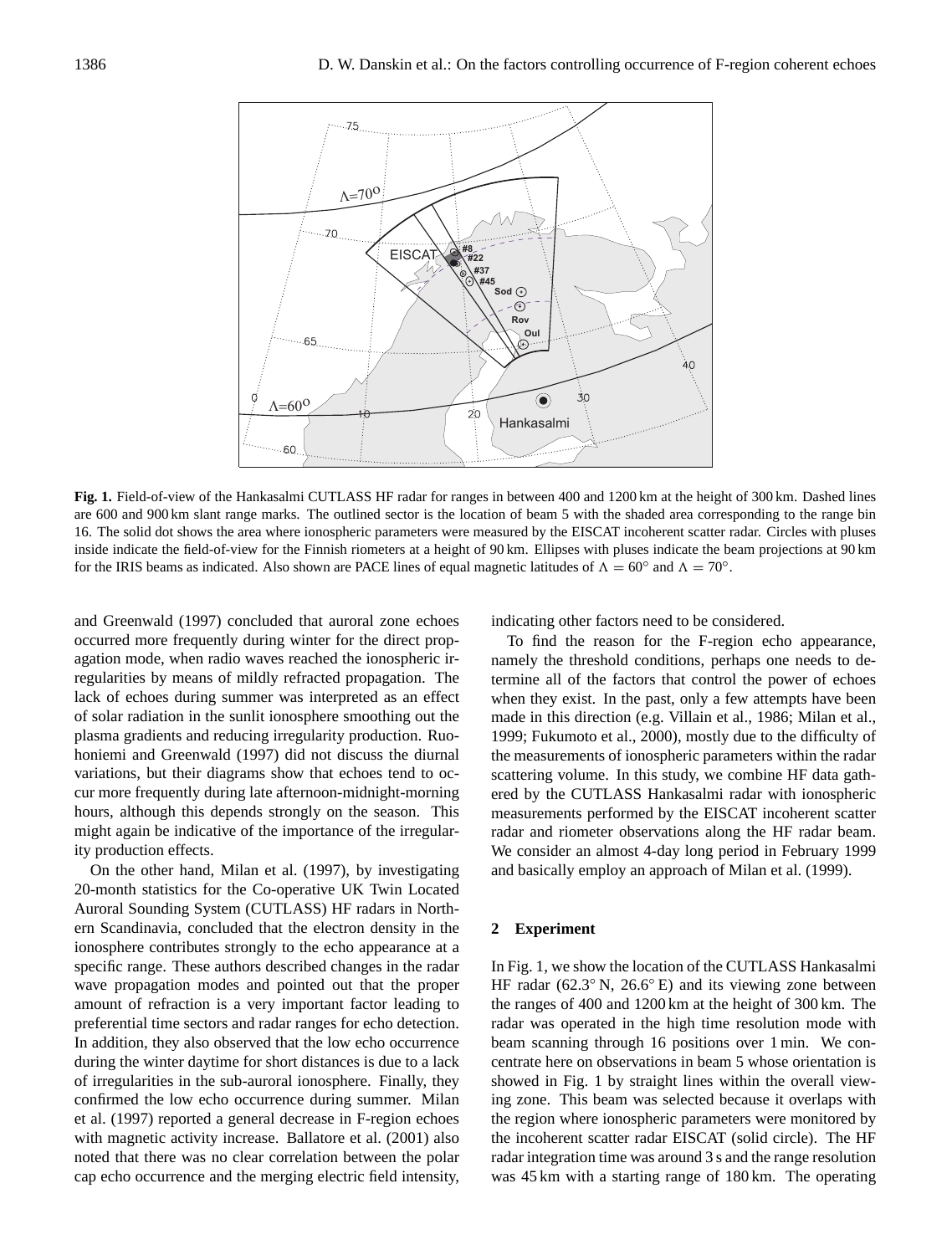

**Fig. 2. (a)–(d)** Doppler velocity measured by the CUTLASS Hankasalmi radar in beam 5 on 9–12 February 1999. Horizontal solid line at 900 km shows the range corresponding to the area where measurements were made by the EISCAT incoherent scatter radar. The gray color denotes the ground scatter.  $MLT = UT + 2h$ .

frequency was chosen to be 10.0 MHz during nighttime and 12.4 MHz during daytime, to optimize the echo occurrence rate.

The EISCAT UHF radar worked in CP-1K mode with the remote antennas at Kiruna (Sweden) and Sodankylä (Finland) being oriented to a common area at a height of 250 km, where additional Doppler velocity measurements were performed by the Tromsø receiving antenna along the magnetic flux line. Such an arrangement allowed for tri-static electric field measurements in the area close to bin 16 (slant range of 900 km) of the CUTLASS Hankasalmi radar. In addition to the electric field measurements, the electron density distribution with height was derived from the power of the return signals at Tromsø. The altitude resolution for EISCAT density measurements was 22 km for the long pulse method in the F-region, and 3.1 km for the alternate code method in the E- and D-regions. We considered 2-min averaged EISCAT data in this study to have a time resolution as close as possible to the HF radar integration time.

Finally, estimates of non-deviative D-region absorption for HF radio waves were obtained from the 38.2-MHz Imaging Riometer for Ionospheric Studies (IRIS) facility located at Kilpisjarvi, Finland (69.1◦ N, 20.8◦ E) and from Finnish riometer stations at Oulu, Rovaniemi and Sodankylä. The

field-of-view at a height of 90 km for the Finnish riometers and four IRIS beams are indicated by circles and ellipses, respectively, with a plus sign indicating the center of the beam. The Finnish stations are located closer to the HF radio wave entry point into the D-region of ionosphere where the majority of absorption occurs.

#### **3 Overview of the observational period**

We consider the 4-day period of 9–12 February 1999, Figs. 2a–d. The Hankasalmi HF radar observed echoes quite often throughout this interval, although many of the echoes were ground scatter, as indicated in Fig. 2 in gray. Ground scatter is observed when radio waves are refracted to the ground by the ionosphere and reflected back from the ground (for illustrations, see, for example, Villain et al., 1984). Ground scatter was especially strong between 06:00 UT and 18:00 UT, roughly from local sunrise to local sunset (MLT  $=$  UT + 2 h). Most of the ground scatter was at slant ranges larger than the EISCAT observation spot (bin 16, range of 900 km), indicated in Fig. 2 by a solid line. Also, short distance meteor-like sporadic echoes were observed most of the time in the evening-midnight-morning sector.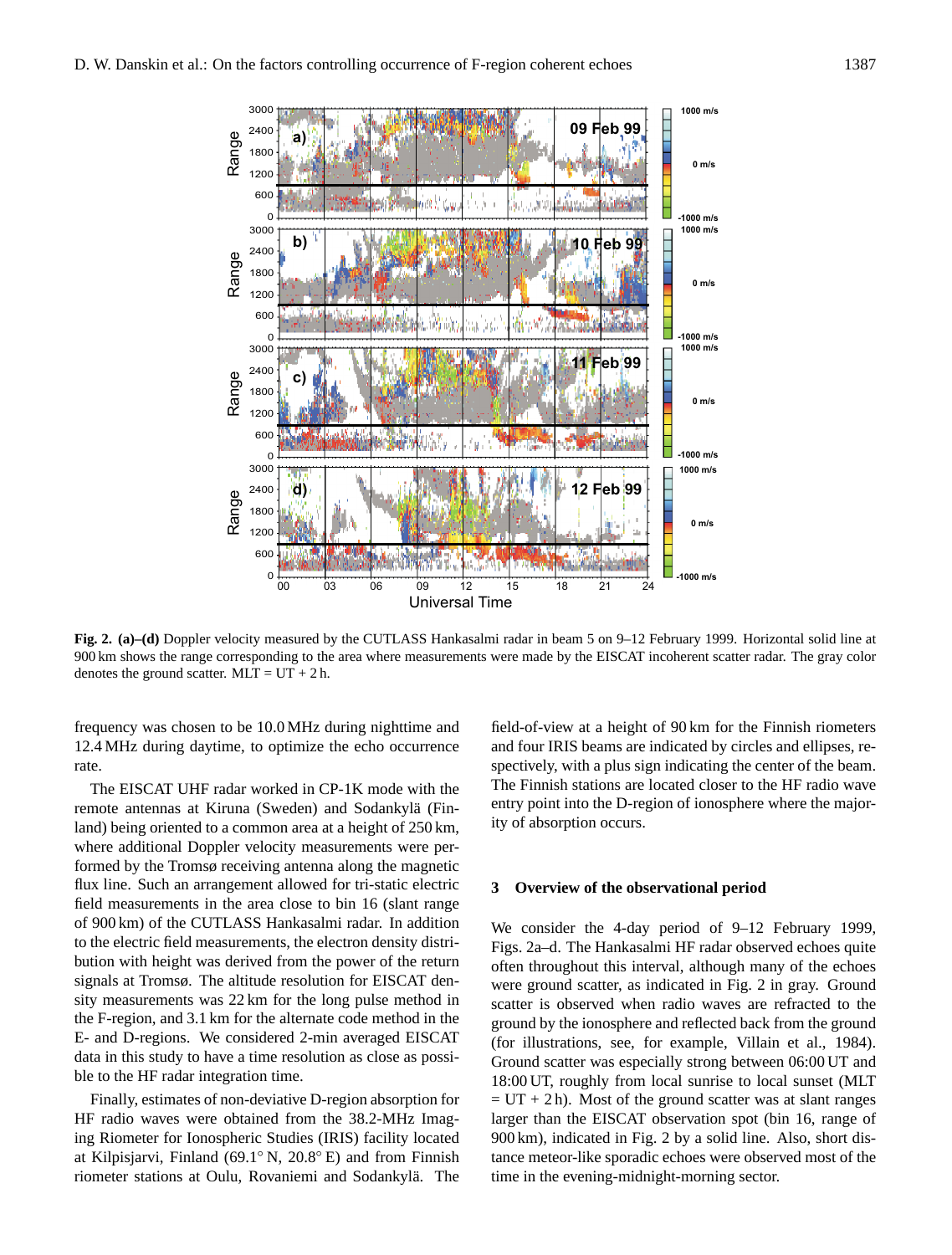

**Fig. 3. (a)** Horizontal magnetic perturbations at Tromsø, **(b)** electric field magnitude (solid line) and azimuth (crosses), and **(c)** electron density at 250 km (solid line) and 110 km (dots). Vertical bars in panels (a) and (b) indicate the times of HF echo occurrence in beam 5, bin 16.

In this study, we are concerned about ionospheric scatter only. For all 4 days, such echoes were observed mostly at large ranges of 2000–3000 km (Figs. 2a–d). It is very likely that these echoes were received through the 1  $\&$  1/2 hop propagation mode, when the radio waves experienced refraction in the F-layer, ground reflection and propagation to the scatter points with return along the same path. On 9, 10 and 11 February, the F-region densities between ∼10:00 UT and ∼15:00 UT were favorable for maintaining this mode (Milan et al., 1997), as we will show later.

On 9 February, with the electron density decrease after 15:00 UT, near local sunset time, echoes started to be received at shorter and shorter distances so that between 16:00 and 21:00 UT, the echo band was seen over the EISCAT spot. This general morphology of ionospheric and ground scatter repeated on other days. On 12 February (Fig. 2d), much more ionospheric scatter was detected over the EISCAT spot during noon hours.

The first 2 days were magnetically quiet, with  $K_p$  indices being around 1, while the other 2 days were moderately disturbed with typical  $K_p$  indices ranging between 3 and 4 (Coffey, 1999). Total horizontal magnetic perturbations (absolute value with respect to the background lines for X- and Y -components) at a magnetic station near the EISCAT spot (Tromsø) are presented in Fig. 3a. Very minor perturbations  $\epsilon$  (<100 nT) are seen on 9 and 10 February, and much more significant perturbations (up to 300 nT) in the evening and midnight MLT sectors on 11 and 12 February (for Tromsø, roughly,  $MLT = UT + 2h$ . In Figs. 3a and c, we indicate, by vertical bars, the times for the ionospheric HF echo appearance over the EISCAT spot. A general trend seems to indicate that HF echoes occur during times of magnetic disturbance; however, HF echoes were detected quite often during periods of very low disturbances (10 February, 10:00 UT; 11 February, 06:00–08:00 UT). Also, one can notice an absence of echoes during periods of strongest magnetic disturbances (11 February, 01:00 UT, 14:00 UT; 12 February, 02:00 UT).

Throughout the considered period, the EISCAT radar was operated almost continuously. EISCAT data were available starting from 10:00 UT on 9 February all the way to 16:00 UT on 12 February with an 8-h gap in electric field data on 11 February. The electric field (Fig. 3b) exhibited enhancements during the evening and midnight hours for all days. EISCAT measurements of the ionospheric electron density at 110 km (E-region) and 250 km (F-region) are presented in Fig. 3c. In terms of F-region electron densities, the 9, 10, and 11 February events were very much typical, with densities reached around  $(5-7) \times 10^{11}$  m<sup>-3</sup> in the daytime sunlit ionosphere (sunrise and sunset times are around 06:00 UT and 15:00 UT, respectively). On 12 February, the daytime F-region densities were about 2 times smaller than the previous days. Eregion densities were varying sporadically during each day. This is not a surprise since the Sodankylä ionosonde registered sporadic E-layer activity on each day, especially in the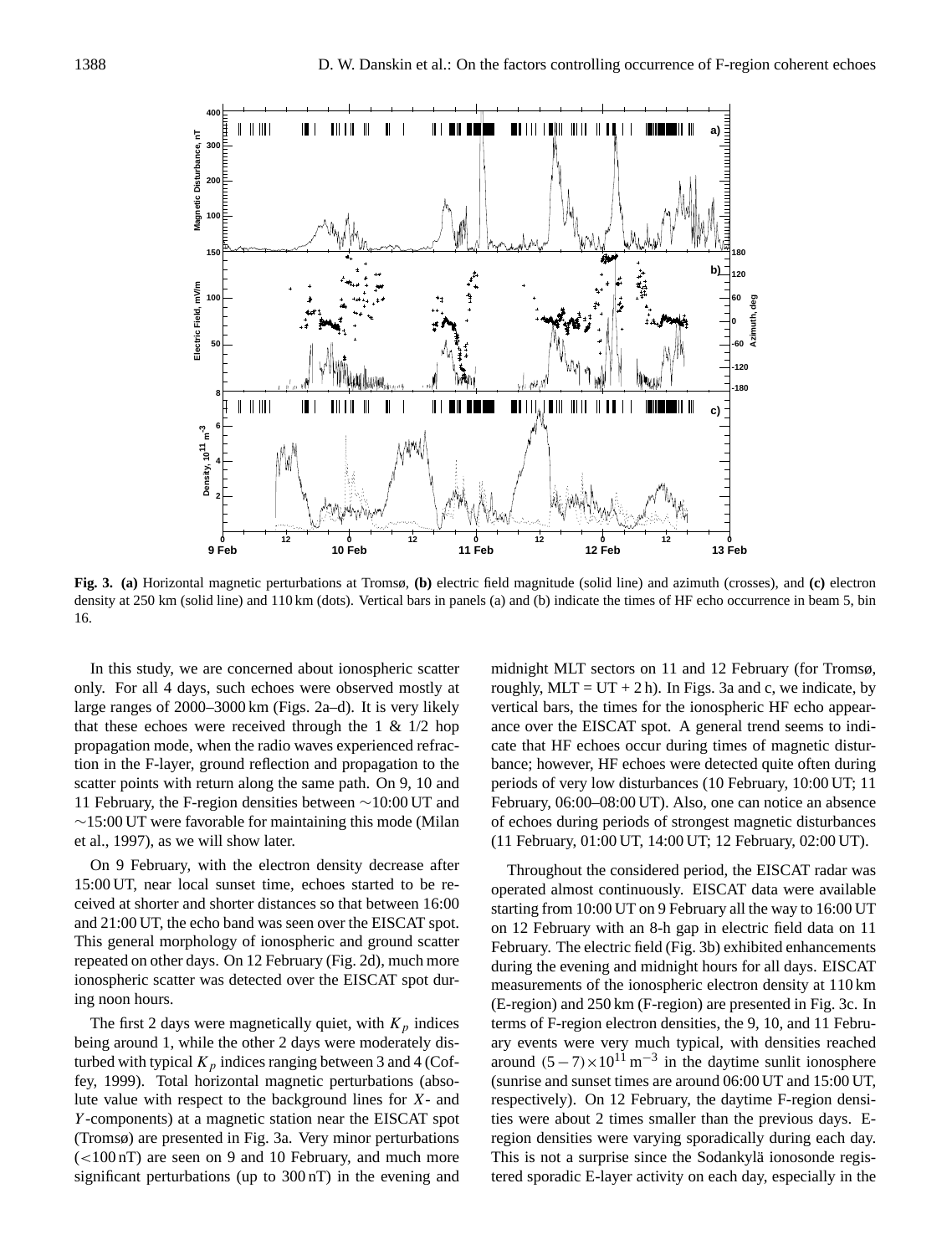

**Fig. 4. (a)–(g)** Variations of D-region absorption at 12 MHz determined by riometers near CUTLASS beam 5, see Fig. 1. Absorption was estimated from original riometer records by applying the  $f^{-2}$  dependence, where f is the riometer frequency. Vertical bars in panels (a), (d) and (g) indicate the times of HF echo detection over the EISCAT spot of measurements.

evening and midnight sectors. Clearly, the observed magnetic perturbations were related to both variations of the electric field magnitude and electron density in the E-layer.

On 10 February, very few ionospheric echoes were observed at the EISCAT spot during daytime perhaps partly due to a fairly low electric field, less than 10 mV/m (often even several times smaller). With an electric field increase during evening hours, matched with a decrease in the F-region electron density (due to sunset), echoes started to appear more frequently, especially around magnetic midnight, where Fregion densities were favorable for direct propagation mode. Between 17:00 UT and 20:00 UT, a band of E-region echoes was observed at closer ranges of ∼ 700 km.

For 11 February, electric field data were not available for the first 8 h, during which there were some echoes obtained through the direct propagation mode to the EISCAT spot. Later during the day, echoes were observed again for moderate values of F-region electron density and electric field.

On 12 February, simple eye inspection shows that HF echo occurrence at the EISCAT spot correlates well with the period of moderate F-region densities of  $2 \times 10^{11}$  m<sup>-3</sup>, low E-region densities of less than  $1 \times 10^{11}$  m<sup>-3</sup> and occasionally, an enhanced electric field. With the increase of the Eregion electron density after 14:00 UT, echoes were observed at ranges ∼ 600 km. Elevation angle measurements indicate that these were E-region echoes.

D-region absorption determined by the riometers near

CUTLASS beam 5 is shown in Fig. 4. Absorption was recalculated from the original riometer records (at frequencies 30–50 MHz) to the equivalent frequency of  $f = 12.4$  MHz using  $f^{-2}$  dependence. Clearly, absorption is almost negligible during the first two days and there are some enhancements during the other two days, especially in the midnight sector. Also, absorption is larger at higher latitudes, as expected in the auroral zone. One can notice that for some periods, during the considered 4 days (e.g. 10 February, 10:00–16:00 UT) echoes were not detected. During these periods enhanced absorption was observed at low latitudes (e.g. Rovaniemi riometer, Fig. 4f), suggesting that absorption might be a factor in the echo disappearance. On the other hand, one can see that on 12 February, echoes were in abundance, even though the absorption was the strongest over the 4-day period. One should also note that there were extended periods when absorption was really small while echoes were not observed.

## **4 Relationship of echo power and various ionospheric parameters**

From the above review of the period under study, one can conclude that there is no one single factor that dominantly controls the HF echo appearance. In this section, we explore data for those times when HF echoes were observed. We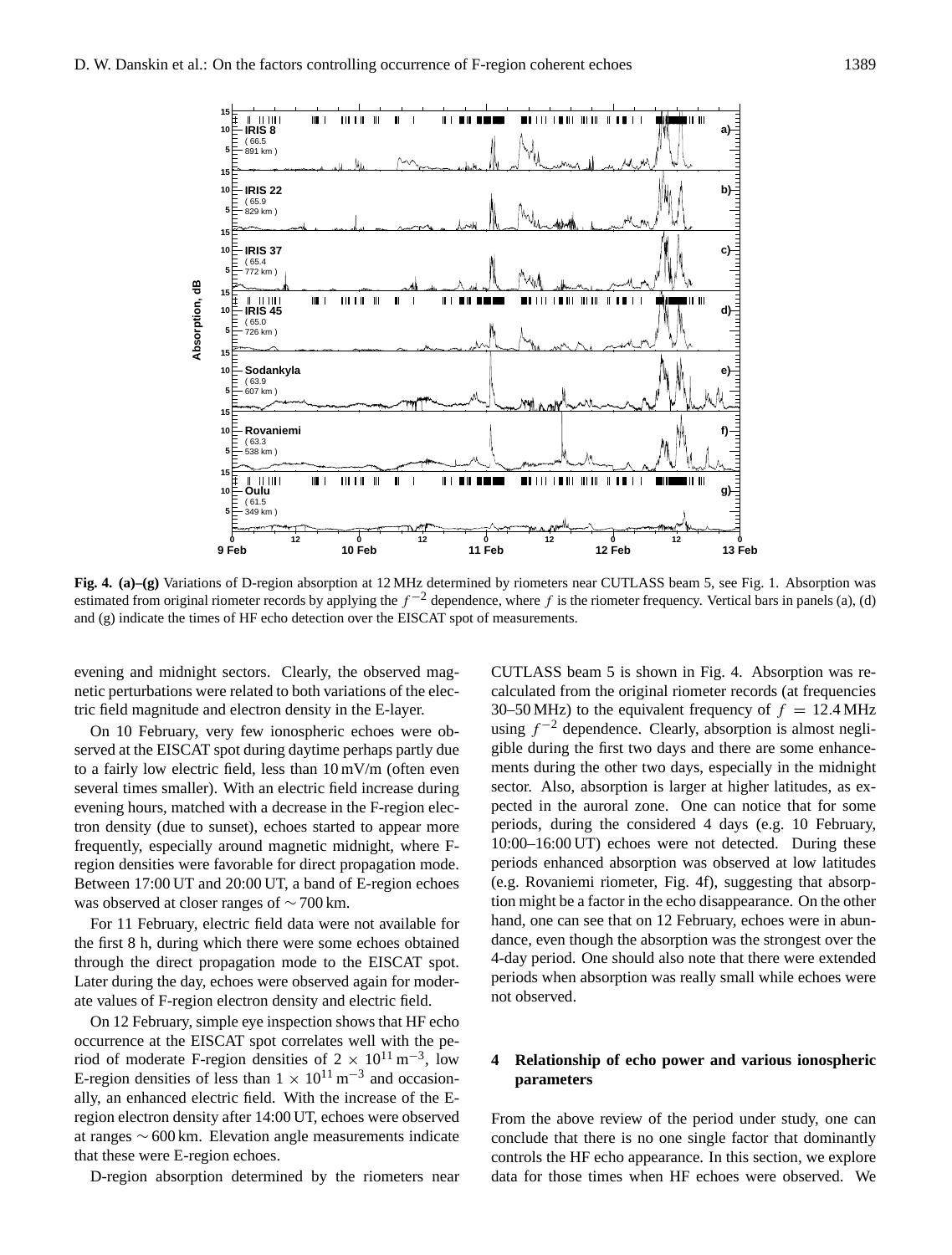

**Fig. 5. (a)** Histogram of the relative occurrence of riometer absorption at Oulu for all four days (solid line) and for all times when HF ionospheric echoes were received (dotted line). **(b)** Scatter plot of HF echo power in bin 16 versus D-region absorption at slant range of ∼ 350 km obtained from the original riometer records at Oulu, the closest station to the entry point of radar waves into the D-region (605 points). Asterisks (diamonds) correspond to observations at 10.0 (12.4) MHz.

compare echo power with each of the ionospheric parameters in order to reveal any kind of relationship.

#### 4.1 D-region absorption

Figure 5b shows echo power versus D-region two-way absorption calculated for the radar frequency of 12.4 (10) MHz at the Oulu riometer location. The histograms of occurrence of riometer absorption (Fig. 5a) for the entire 4 days (solid line) and riometer absorption when ionospheric scatterers were present during the 4 days (dotted line) indicate that ionospheric scatterers are most likely when the absorption is of the order of 2 dB. One can see that echoes are more intense for small amounts of absorption, less than 3 dB, with the exception of a "separate" cloud of 20 points at  $\sim$  25 dB. These exceptional data came from observations on 12 February, around 13:30 UT (see the spike in absorption on Fig. 4g). The line in Fig. 5b (drawn by hand) determines the limits of the echo power for various amounts of two-way absorption. This line shows a tendency for the echo power to decrease with absorption, which is expected. However, the majority of observed echoes correspond to small absorption values and the conclusion from this graph is that if F-region echoes occur, the amount of absorption does not substantially reduce their power nor completely absorb the radar waves. Similar conclusions were drawn from the comparison of echo power with absorption at other riometer locations.

#### 4.2 Electron density and radio wave propagation

Previous studies have shown that both E- and F-region densities can be important for the F-region echo appearance (e.g. Milan et al., 1999). Electron density distribution in the ionosphere controls, first of all, the amount of refraction for observations at a specific range, e.g. Villain et al. (1984). In order to study the role of refraction in our measurements, we temporally assume that F-region irregularities occupy all heights, from the bottom to the top of the F-region. Then the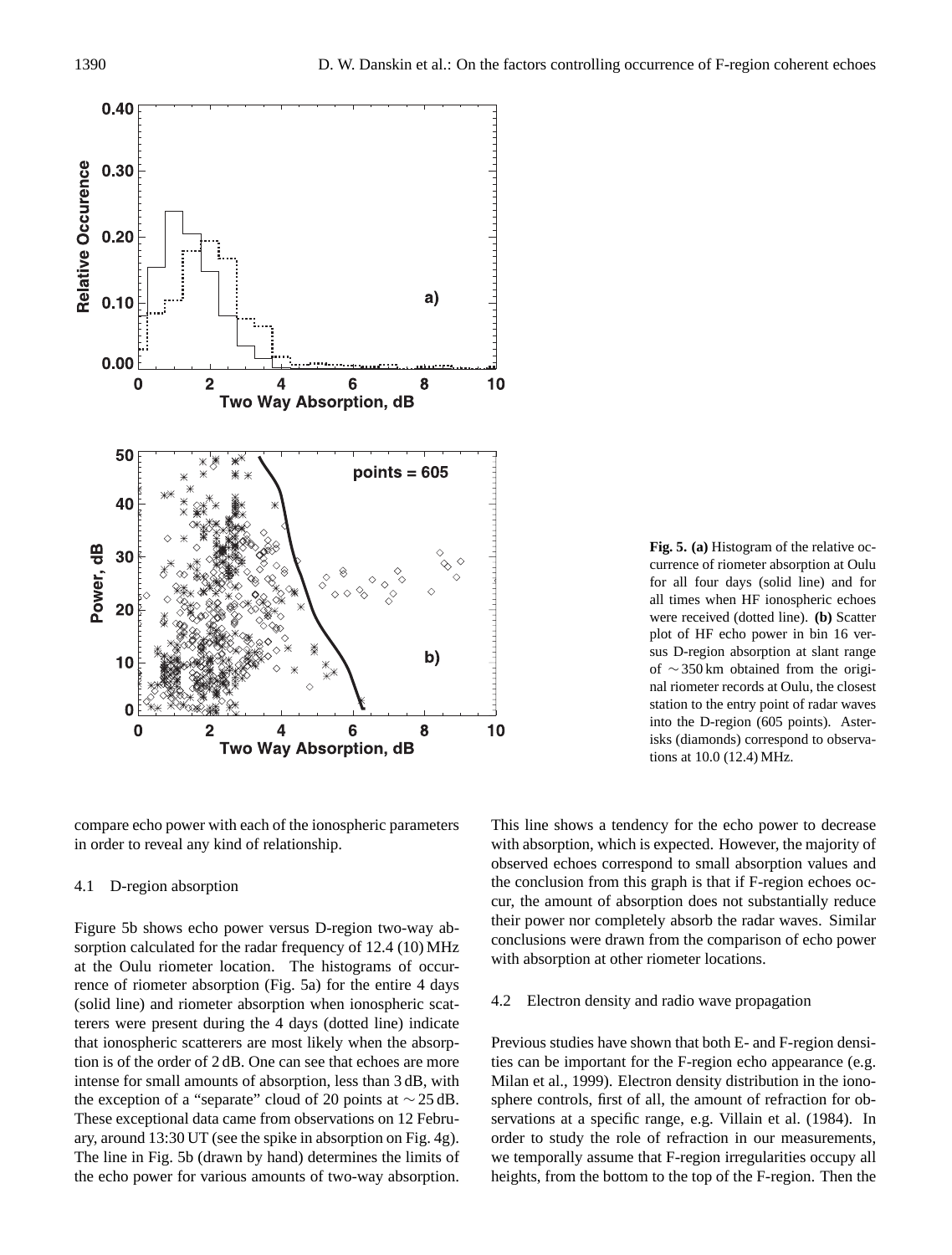

**Fig. 6.** Echo power versus electron density at the height of 250 km **(a)** for the daytime observations at 12.4 MHz (316 points) and **(b)** for the nighttime observations at 10.0 MHz (168 points). Dotted lines roughly encompass the maximum power observed for each electron density at 250 km.

only concern is an appropriate amount of refraction for the radio waves to reach magnetic flux lines orthogonally within the scattering volume.

In Fig. 6, we present the power of observed echoes versus electron density at the height of 250 km. The available data were split into two sets: the top panel shows daytime observations performed at the radar frequency of 12.4 MHz, while the bottom panel shows similar data for the nighttime observations at the radar frequency of 10.0 MHz . The tendency is clear; there is an optimal density that provides the greatest echo power for each radar frequency. These optimal values are around  $2.0 \times 10^{11}$  m<sup>-3</sup> for at 12.4 MHz and  $1.4 \times 10^{11}$  m<sup>-3</sup> at 10.0 MHz. We interpret this result as follows. At densities smaller than the optimal values, the amount of refraction is not enough to meet the orthogonality condition within the expected area of scatter, while for higher electron density over-refraction occurs and again, the orthogonality condition is not met.

To explore what optimal density means in terms of radio wave propagation for our observations, we made a series of ray tracing modeling for the electron density profiles typically observed by EISCAT during periods of echo registration. We assumed that the density only varies with altitude, since two-dimensional measurements of the profiles are not available in the CP1 mode. By the identification of common radar features predicted by the ray tracing, we believe

this approach is a valid first order approximation. In Fig. 7a, we show three 10-min electron density profiles, as measured by EISCAT at 12:30 UT on 10 February (case (i)), and at  $12:30$  UT (case (ii)) and  $14:30$  UT (case (iii)) on 12 February. In Figs. 7b–d, we show the slant ranges and altitudes of expected backscatter (with aspect angles within  $\pm 1^{\circ}$  range) by crosses along specific rays where the rays correspond to elevation angles of  $6^{\circ}-30^{\circ}$  in  $2^{\circ}$  steps.

In Fig. 7b, we show that for electron densities typical for daytime observations on several days, there are no chances to receive direct F-region echoes at ∼ 900 km, but there are opportunities to receive 1 & 1/2 hop signals at  $\sim$  2500 km. Also, reception of ground scatter is very likely from 1200– 2800 km. Ionospheric echoes are expected to come from the altitudes of 190–250 km with elevation angles of  $20^{\circ}$ –30°. These values of elevation angles are in reasonable agreement with radar measurements. This diagram also predicts that echoes (from both E- and bottom F-regions) can be obtained from short distances, but they were not detected according to Fig. 2b, except for sporadic traces of echoes at near ranges of 300–600 km. We believe that E-region echo absence is related to the low electric field observed at this time.

Figure 7c shows how propagation is affected due to a substantially decreased F-region density, as was typical during the daytime of 12 February. One can see no 1  $\&$  1/2 hop propagation mode here. After 14:00 UT, the E-region elec-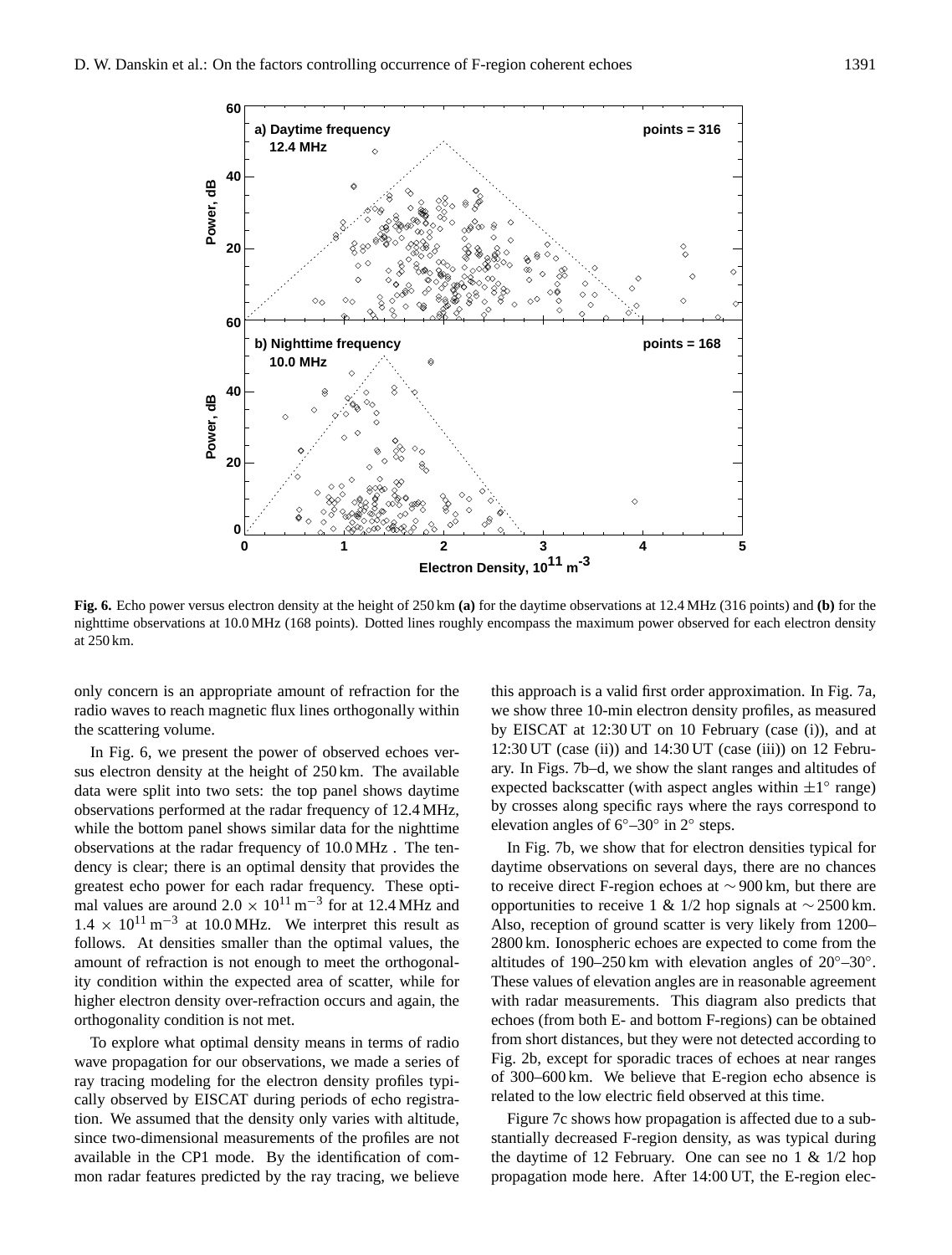

**Fig. 7. (a)** The electron density distribution in the ionosphere used in ray tracings **(b)–(d)** and possible ray paths for 12.4 MHz observations from Hankasalmi for (b) 10 February 12:30 UT, using profile i), (c) 12 February 12:30 UT, using profile ii), and (d) 12 February 14:30 UT, using profile iii). Crosses indicate ranges where the ray is within  $\pm 1^{\circ}$  of orthogonality to the magnetic field.

tron density was enhanced, which caused the rays to reach orthogonality only in at E-region altitude and at much shorter ranges, as depicted in Fig. 7d. Thus, ray tracing supports our conclusions on the propagation modes that were in effect during our measurements.

Another way the electron density distribution can affect the appearance of F-region irregularities is through slowing down the gradient-drift (GD) instability responsible for the irregularity excitation. This happens due to shorting out the polarization electric field in growing GD modes (Vickrey and Kelley, 1982; Chaturvedi et al., 1994). We will explore this effect in the next sub-section, since it is closely related to the intensity of the electric field in the ionosphere.

#### 4.3 Electric field intensity

The existence of ionospheric irregularities of appropriate scale size ultimately determines the appearance of auroral echoes; without the irregularities no return echo could be detected. Unfortunately, not much is known about the properties of F-region irregularities of decameter scale (Fejer and Kelley, 1980; Hanuise, 1983; Tsunoda, 1988). In the auroral zone, the most likely mechanism of F-region irregularity formation is the gradient-drift instability. The positive contribution to the growth rate of the GD instability is determined by the electric field magnitude, the scale of the back-

ground gradient and their mutual orientation (Keskinen and Ossakow, 1982). Damping of the GD waves is determined by the diffusion (dependent on the temperatures and collision frequencies of charged particles). As mentioned above, diffusion can be enhanced in the presence of highly conducting E-layer (Vickrey and Kelley, 1982). According to Vickrey and Kelley (1982), the effect is determined by the parameter  $\zeta = 1 - M^{-1}$ , where  $M = 1 + \sum_{p}^{F} / \sum_{p}^{E}$  and  $\sum_{p}^{E}$  and  $\Sigma_p^F$  are the height integrated Pedersen conductances of the Eand F-layers, respectively. For a poorly conducting E-layer,  $\Sigma_p^E \to 0$ ,  $M \to \infty$  and  $\zeta \to 1$ . For a highly conducting Elayer,  $M \to 1$  and  $\zeta \to 0$  and the growth rate of the GD instability is greatly decreased. In this section, we explore the role of both these factors in observations of F-region echoes.

Figure 8 is a scatter plot of echo power versus electric field magnitude separated once again into daytime and nighttime events. There is a significant data spread here; however, during the daytime, points seem to show a power increase, as indicated by the shaded circles which represent the average power in each 10 mV/m electric field bin. Overall, one can say that a stronger electric field is preferred. For the nighttime, no such trend is seen. However, for the night-time frequency, there does appear to be a limit in the electric field of about 20 mV/m above which the power does not exceed 20 dB. Indeed, some echoes observed at electric fields as high as 80 mV/m were of low intensity.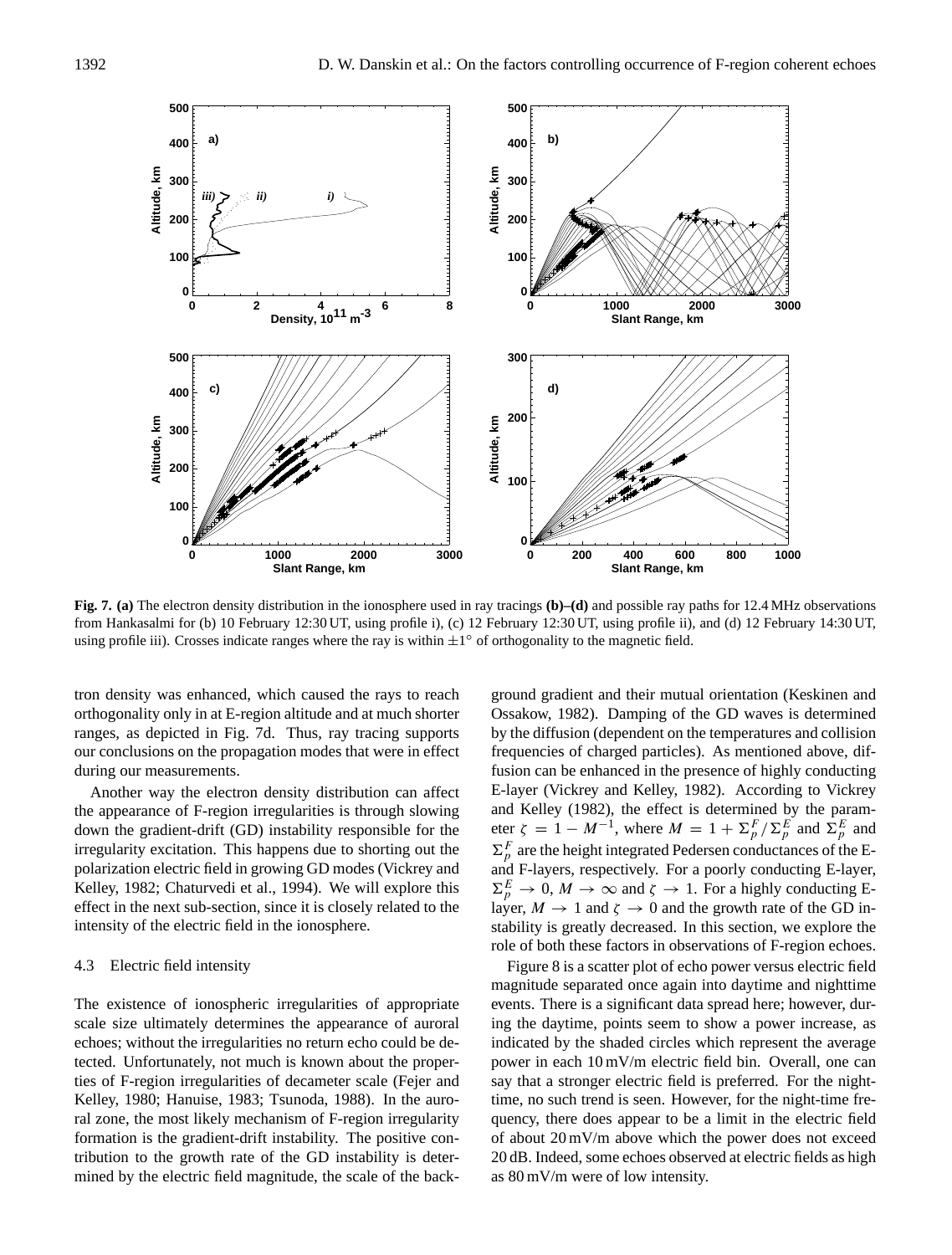

**Fig. 8.** Scatter plot of echo power versus electric field magnitude for all echoes observed over 4 days **(a)** for daytime observations at 12.4 MHz (311 points) and **(b)** for nighttime observations at 10.0 MHz (137 points). Shaded circles in (a) indicate the average power in the associated 10 mV/m electric field bin.

In Fig. 9, we explore the effect of a conducting E-layer on the echo appearance. We plot here the height-integrated conductances of the E- and F-layers and the parameter  $M$  for the times when EISCAT density measurements are available. We represented the E-layer arbitrary as being contained between 90 and 140 km, with the F-layer being spread over altitudes above 140 km, similar to Milan et al. (1999). We also indicate by vertical bars in Fig. 9c the times for the echo appearance over the EISCAT spot. The general impression from Fig. 9 is that echoes are mostly observed during the times of low values of the M factor. Contrary to expectation, every time *M* was enhanced at noon, very few echoes were seen. One should note that periods of high  $M$  values typically also coincide with periods of low electric field, so the judgment on the importance of the effect is difficult to ascertain. For example, on 11 February, the echoes were seldom between 08:00 UT and 13:00 UT, even though the  $M$  value was enhanced and the electric field was about 10 mV/m or so. On the other hand, on 12 February, at ∼02:00 UT, echoes were observed, as predicted, when the M values were enhanced, perhaps due to a simultaneously enhanced electric field.

One important feature of the data presented in Fig. 9 worth mentioning is that the observations right at the end of the period on 12 February at 14:00–15:00 UT show M values to be unusually low, while the electric field was strong, but no echoes were observed. To clarify this point, we present data

for 12 February, 10:00–16:00 UT in Fig. 10 with better time resolution than data in Fig. 9. One can see the effect easily as the value of  $M$  approaches 1; the instability is inhibited. However, this is not the likely reason for the lack of F-region echoes at this time. As we discussed in Sect. 4.2, echo disappearance at this time is very likely due to enhanced density in the lower portion of the ionosphere, so that HF radar waves are refracted to smaller heights and closer ranges (Fig. 7d). Another similar event is around 11:40 UT on this day.

On the other hand, looking at Fig. 10 and Fig. 7c, one can notice that short-lived echo disappearance is not always related to propagation effects. For example, around 13:00 UT, there was no significant redistribution of electron density (no change in conductance), but echoes disappeared, perhaps due to the decrease in electric field magnitude.

#### **5 Discussion**

Over the last decade, statistics for various parameters of Fregion HF coherent echoes have been reported, including power, spectral width and velocity (Milan et al., 1997; Milan and Lester, 1998; Huber, 1999; Fukumoto et al., 1999, 2000; Hosokawa et al., 2001, 2002). However, not much attention has been paid to a fundamental question on the major factor(s) controlling the appearance of such echoes. Certainly,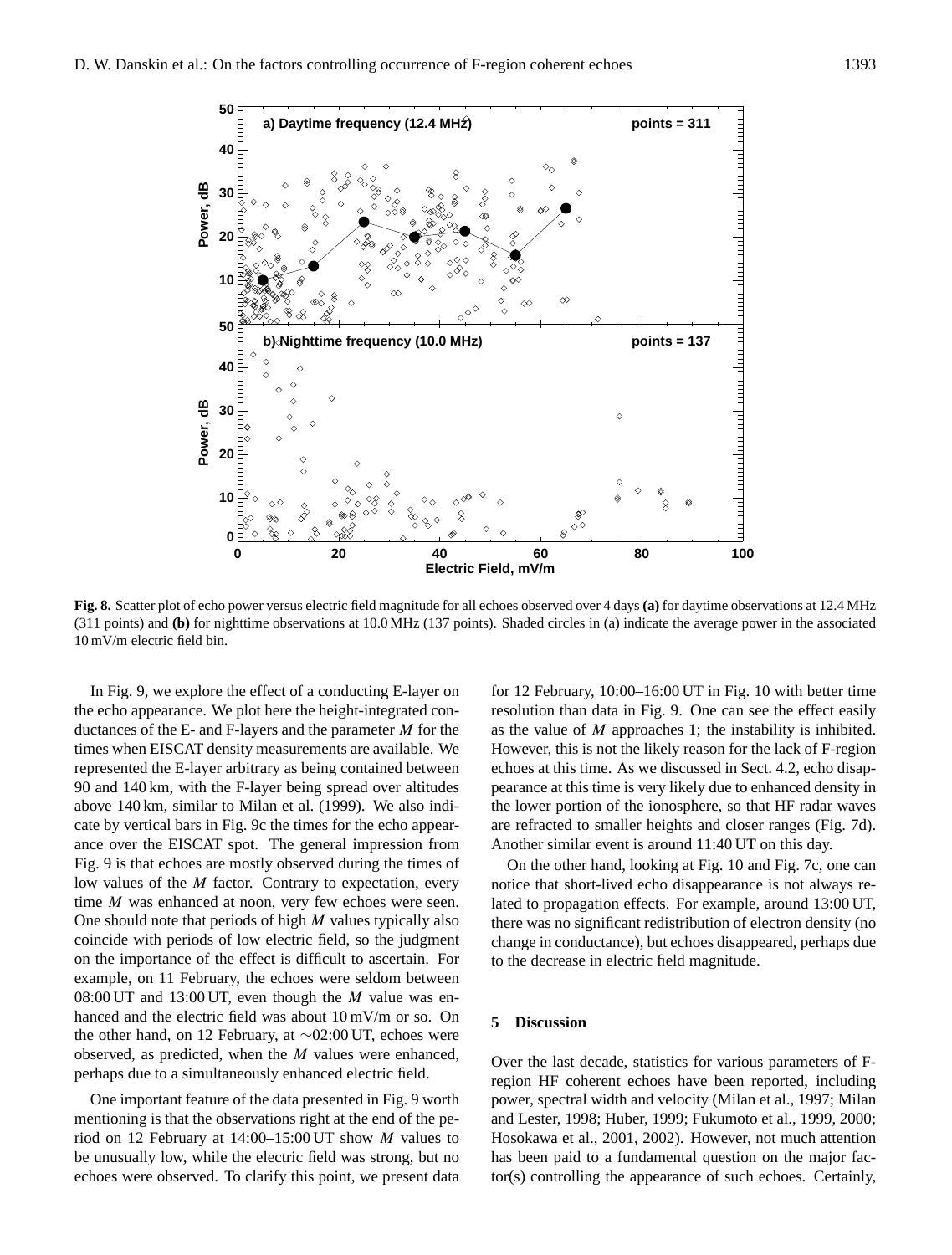

**Fig. 9.** Temporal variations of **(a)** the electric field, **(b)** the height-integrated Pedersen conductances in the F- and E-regions (solid line and dots, respectively), (c) the parameter  $M = 1 + \sum_{p}^{F} / \sum_{p}^{E}$  influencing the growth rate of the F-region gradient-drift instability in the presence of conducting E-region and HF echo occurrence over the EISCAT spot (vertical bars).

it is not easy to address this question without reliable knowledge of irregularity availability and of plasma parameters all along the propagation path of the HF radar wave, including, of course, the scattering volume. It is important to realize that at HF, several propagation modes are important, so that an assessment of various factors certainly should take this circumstance into account.

In this study, we consider the simplest case when F-region echoes are received through the direct F-region propagation mode. In this case, radio waves reach F-region irregularities through the appropriate amount of refraction (this mode is also called 1/2F mode, Milan et al., 1997). But even for this simple situation, we had a very limited data set to work with. Namely, we had measurements of electron densities at the scattering volume and extrapolated these measurements along the HF radar beam. One should also bear in mind that the areas of EISCAT and CUTLASS effective collecting volumes are quite different for each instrument. EISCAT measures parameters in an area with a diameter of ∼ 3 km at the height of 250 km, while the effective area for the CUTLASS radar has dimensions of ∼ 45 km × 150 km. No information on irregularity heights was available. Without knowing much about the thickness of the irregularity layer for the HF measurements (is it several kilometers or hundred kilometers?), the conclusions drawn from the ray tracing are not decisive. The effect of the irregularity filling the coherent radar beam has been studied by Walker et al. (1987).

For the event under consideration, we found that echo detection at the point of EISCAT observations (geomagnetic latitude of ∼ 66.5◦ ) is strongly determined by the propagation conditions. The electron density distribution in the ionosphere must be appropriate to support radio wave propagation exactly to the expected area of joint observations, as in Fig. 7c.

Most of the echoes at the EISCAT observational area tended to occur during evening and midnight hours, the preferential period for Hankasalmi echoes at these latitudes (Milan et al., 1997). Echoes occurred for electron densities in between  $1.0 \times 10^{11}$  m<sup>-3</sup> and  $4 \times 10^{11}$  m<sup>-3</sup>, which is exactly what is needed for radio wave focusing to the F-layer heights, according to the ray tracing analysis. The derived densities are consistent with the finding of Milan et al. (1997) that echoes typically occur for an F-layer critical frequency of 4 MHz.

One should say that during daytime/early evening hours in February 1999 stronger densities in the F-layer are usually achieved (according to the EISCAT measurements for 9, 10 and 11 February and according to the Sodankylä ionosonde statistics, see Milan et al. (1997), Fig. 7). Hence, the direct mode for F-region echoes should occur, if ever, at shorter distances. Hankasalmi echo occurrence rates published by Milan et al. (1997) do not have enough spatial resolution to see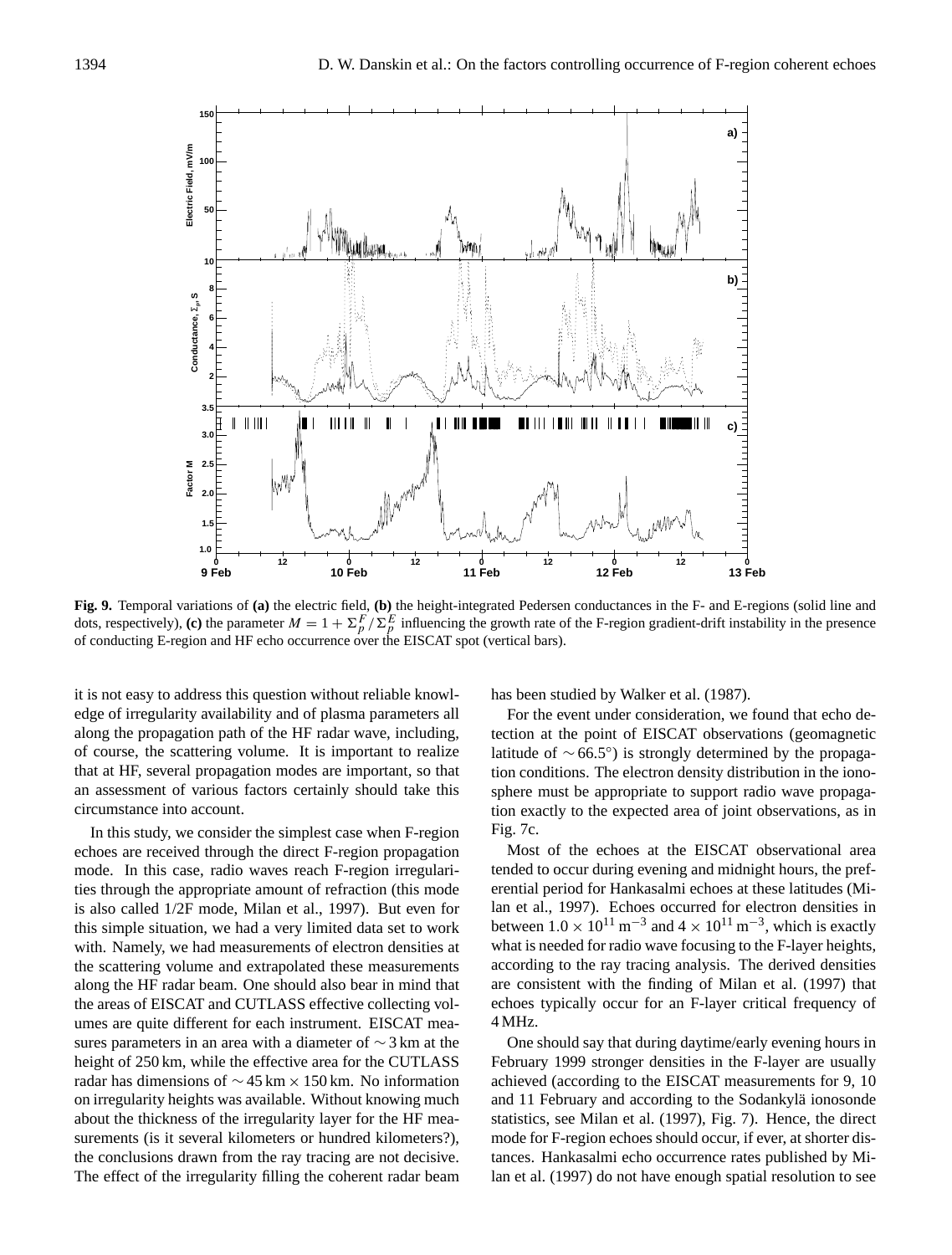

**Fig. 10.** The same as in Fig. 9, but for 12 February 1999 observations between 10:00 and 16:00 UT.

the effect, while Hosokawa et al. (2001) did not consider very low latitudes. Recent echo occurrence analysis performed by D. André (results are not published) confirms that maximum of echo occurrence for February 1999 is located at 2<sup>°</sup>− 3 ◦ lower than normal latitudes, in agreement with expectations. Our observations for 9, 10, and 11 February are also in agreement with this expectation. On 12 February, echoes were observed in the noon sector, but as we demonstrated, the densities were  $\sim$  2 times smaller during this day.

One would expect another desirable effect with density increase, namely a better chance to obtain echo detection through the  $1 \& 1/2$  propagation mode, since in this case, strong bending is more likely through refraction. Milan et al. (1997) clearly demonstrated that Hankasalmi daytime echoes are typically cusp/cleft echoes obtained through this mode, and other reports (e.g. Ruohoniemi and Greenwald, 1997; Hosokawa et al., 2001) support this conclusion.

One should mention that Hosokawa et al. (2001) found quite a few afternoon/evening echoes being produced at the poleward edge of the mid-latitude ionospheric trough. As we mentioned in Sect. 3, indeed echoes started to be observed more frequently right after the local sunset for the F-region, so the horizontal plasma gradient associated with the trough might have contributed well to the preferential irregularity formation during these hours. In addition, Hosokawa et al. (2001) did find a second morning peak in echo occurrence for the Canadian radars, but not for the Hankasalmi radar. In our event, quite a few echoes were observed during morning hours on 10 and 11 February and perhaps on 9 February (EISCAT measurements are not available here, but Sodankylä ionosonde data support this conclusion) prior to local sunrise. One can conclude that F-region echoes at the EISCAT spot for February can be related to the trough. For certain, echoes are seen when the ionosphere experiences a transition from the daytime to the nighttime configuration in the evening sector and from the nighttime to the daytime in the morning sector.

Our conclusion of the primary role of refraction as a factor for the HF echo appearance refers to one specific point in the Hankasalmi radar field-of-view (FoV). It cannot be simply extrapolated to other areas within this radar FoV, not to say anything about other SuperDARN radars. Besides refraction, the issue here is whether strong F-region irregularities exist at all ionospheric heights accessible to radar waves. This is especially important for observations within the polar cap, where the background density is not strong enough to support refraction as it can in the auroral zone. Polar cap patches of F-region background ionization are important in two ways: they provide enhanced refraction and, on the other hand, the gradients at their edges are the primary areas for the excitation of the GD instability (Tsunoda, 1988). These clouds are certainly limited in their horizontal extent and height. So for the polar cap echoes the propagation conditions should be matched with the irregularity production conditions.

The prime importance of proper refraction conditions for echo appearance does not mean that other factors are not im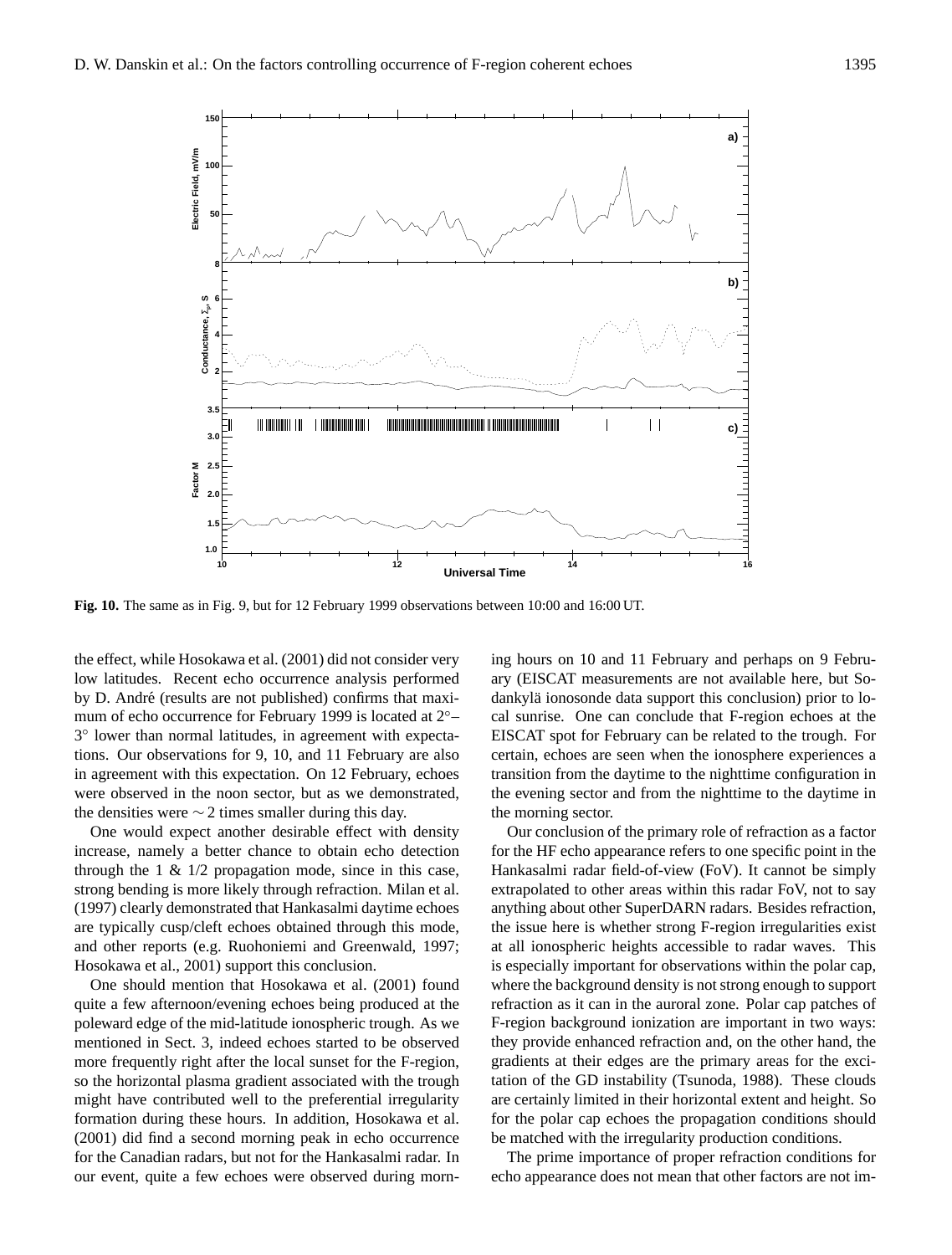portant. First of all, with respect to the D-region absorption, we should mention that the events under consideration were, by chance, for quiet and moderately disturbed days. The absorption was very small at the range (∼ 300 km) where the rays that intersect the F-region at ∼ 900 km were passing through the D-region. Stronger absorption was detected at some larger ranges, which might affect scatter at ranges beyond 900 km, although this assessment is complicated due to the presence of ground scatter at these ranges. We would expect more significant importance of D-region absorption during more disturbed days when the region of strong particle precipitation is shifted equatorward. It is well documented now that HF radar echoes quickly disappear at the expansive phase of a substorm developing in the local time sector of radar measurements (e.g. Voronkov et al., 1999).

The irregularity production factors are also important. For the considered events, the IMF  $B<sub>z</sub>$  component was mostly negative, so that one would expect mostly strong electric fields in the auroral zone, and the EISCAT measurements indeed show E fields in excess of the 5–10 mV/m needed for the excitation of the GD instability. The daytime data presented in Fig. 8 indicate that echo power generally increases with electric field. This conclusion is consistent with the statistical analysis of the echo power-Doppler velocity relationship performed by Fukumoto et al. (1999, 2000). These authors found that the power of echoes increases with the l-o-s velocity, clearly during daytime, and in more complicated fashion in the midnight sector. This is similar to our results, if one assumes that the l-o-s velocity increases because of electric field enhancement (power variations with the flow angle are not expected for the F-region echoes, though analysis of this effect has not been done yet). One would expect the density fluctuation level increase with the electric field, since GD instability is strongly dependent on the electric field magnitude (Tsunoda, 1988).

Our analysis shows that besides a strong electric field, the conductance of the E-region must be taken into account when the irregularity production is considered; this conclusion is similar to one of Milan et al. (1999). For example, on 11 February, between 16:00 and 18:00 UT, the propagation conditions were satisfactory,  $N_e = 2 \times 10^{11} \text{ m}^{-3}$ , the electric field was of reasonable intensity, 20 mV/m, and as a consequence of reasonably small M values, echoes were not seen over the EISCAT spot. However, the situation was not always clear. Contrary to prediction, we showed that echoes were not always observed when M factor values were large.

Several other effects can explain the echo absence over the EISCAT spot. One of these is that propagation conditions might have been such that one would need irregularities to be intense below 200 km. It well might be that irregularities simply were not generated at these heights. It is expected that the GD instability is efficient at the edges of plasma clouds in the F-region, and it might be that ionospheric gradients were not strong enough to generate the irregularities, although with the current experiment, the horizontal gradient could not be measured. Further studies should be carried out to ascertain the effects of horizontal gradients on the production of F-region irregularities.

#### **6 Conclusions**

In this study, we attempted to evaluate the factors influencing the F-region echo appearance at a specific spot in the high latitude ionosphere. The monitored area was conveniently located for a direct HF propagation mode. A 4-day period was considered with 2 relatively quiet days and 2 moderately disturbed days. Overall, significant amounts of echoes were observed. We found that D-region absorption is a minor factor for the echo detection. Often absorption just decreased the power of the signals. We also demonstrated that echoes were more intense for a stronger electric field, though often, they occurred for a fairly low electric field of ∼ 10 mV/m. The most significant factor that controls echo appearance was the electron density distribution in the ionosphere, both in the Eand F-regions. F-region density controls radio wave propagation/focusing to the test spot and the density needs to be in between  $0.5 \times 10^{11}$  m<sup>-3</sup> and  $4 \times 10^{11}$  m<sup>-3</sup>. E-region density, besides supporting the propagation mode, may perhaps influence the wave electric field of F-region irregularities, so that in the case of a very dense E-region, the instability is slowed down or even prevented by the enhanced conductance.

*Acknowledgements.* CUTLASS Finland radar is supported by PPARC, the Swedish Institute for Space Physics, Uppsala, and the Finnish Meteorological Institute. EISCAT is an international facility supported by Finland, France, Germany, Japan, Norway, Sweden and the UK. Data of the Sodankylä ionosonde and Finnish riometers are from the Sodankylä Geophysical Observatory. Additional riometer data originated from the Imaging Riometer for Ionospheric Studies (IRIS), operated by the Department of Communications Systems at Lancaster University (UK), funded by the Particle Physics and Astronomy Research Council (PPARC) in collaboration with the Sodankylä Geophysical Observatory. The geomagnetic data are from the Tromsø Geophysical Observatory (Nordlysobservatoriet), University of Tromsø, Norway. A.V.K. acknowledges the Solar-Terrestrial Environment Laboratory of the Nagoya University for funding during his stay in Japan. The work was also supported by an NSERC grant (Canada) to A.V.K. The authors are grateful to K. Schlegel and R. Woodman for helpful discussions.

The Editor in chief thanks two referees for their help in evaluating this paper.

#### **References**

- Ballatore, P., Villain, J.-P., Vilmer, N., and Pick, M.: The influence of the interplanetary medium on SuperDARN radar scattering occurrence, Ann. Geophysicae, 18, 1576–1583, 2001.
- Chaturvedi, P. K., Keskinen, M. J., Ossakow, S. L., and Fedder, J. A.: Effects of field line mapping on the gradient-drift instability in the coupled E- and F-region high-latitude ionosphere, Radio Sci., 29, 317–335, 1994.
- Coffey, H.: Geomagnetic and solar data, J. Geophys. Res., 104, 22 819–22 820, 1999.
- Fejer, B. G. and Kelley, M. C.: Ionospheric irregularities, Rev. Geophys., 18, 401–454, 1980.